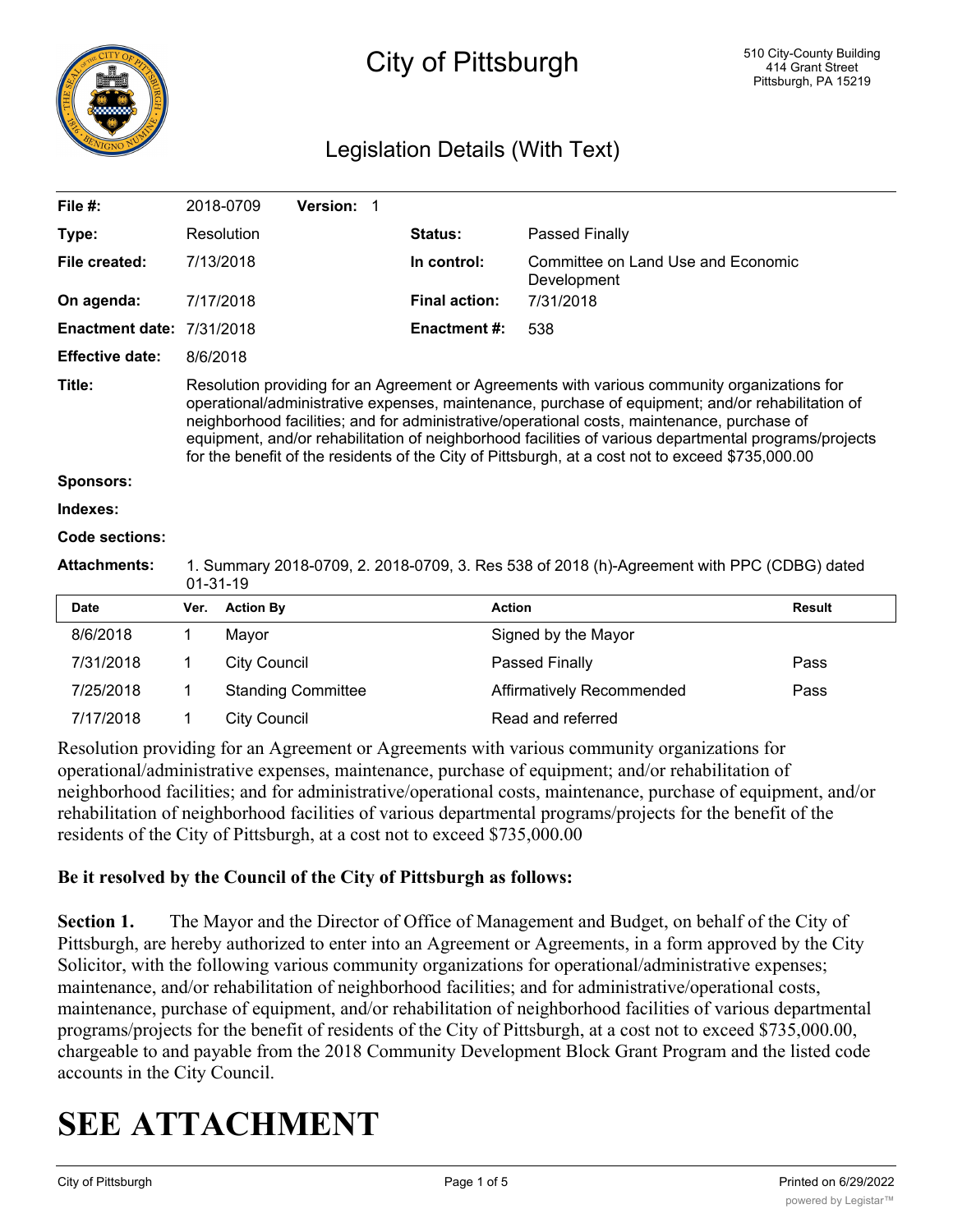| Organization<br><b>City Council</b>                     | Original Budget Changes + or -<br>735,000.00 | <b>Revised Budget</b><br>735,000.00 |
|---------------------------------------------------------|----------------------------------------------|-------------------------------------|
| ACH Clear Pathways 0130045180.58101.00                  | 5,000.00                                     | 5,000.00                            |
| African American Chamber of Commerce                    | 3,000.00                                     | 3,000.00                            |
| 0123178180.58101.00                                     |                                              |                                     |
| Aleph Institute 0123256180.58101.00                     | 3,000.00                                     | 3,000.00                            |
| Beechview Manor 0123239180.58101.00                     | 5,000.00                                     | 5,000.00                            |
| <b>Beechview Revitalization Advisory Group</b>          | 20,000.00                                    | 20,000.00                           |
| 0130134180.58101.00                                     |                                              |                                     |
| <b>Bhutanese Community Association</b>                  | 8,000.00                                     | 8,000.00                            |
| 0130190180.58101.00                                     |                                              |                                     |
| Big Brothers Big Sisters of Greater Pittsburgh,         | 2,500.00                                     | 2,500.00                            |
| Inc. 0121313180.58101.00                                |                                              |                                     |
| <b>Bloomfield Citizens Council</b>                      | 3,000.00                                     | 3,000.00                            |
| 0129864180.58101.00                                     |                                              |                                     |
| <b>Bloomfield Development Corp</b>                      | 10,000.00                                    | 10,000.00                           |
| 0123316180.58101.00                                     |                                              |                                     |
| <b>Bloomfield Preservation and Heritage</b>             | 2,500.00                                     | 2,500.00                            |
| 0121133180.58101.00                                     |                                              |                                     |
| Bloomfield-Garfield Corporation                         | 2,500.00                                     | 2,500.00                            |
| 0121132180.58101.00                                     |                                              |                                     |
| Brashear Association 0129755180.58101.00                | 13,000.00                                    | 13,000.00                           |
| Brashear Association/Henry Kaufman Food                 | 2,500.00                                     | 2,500.00                            |
| Pantry/Arlington Food Bank                              |                                              |                                     |
| 0130099180.58101.00                                     |                                              |                                     |
| <b>Brookline Christian Food Pantry</b>                  | 5,000.00                                     | 5,000.00                            |
| 0123130180.58101.00                                     |                                              |                                     |
| Brookline Teen Outreach 0130191180.58101.004,000.00     |                                              | 4,000.00                            |
| <b>Building Bridges for Business</b>                    | 2,500.00                                     | 2,500.00                            |
| 0130100180.58101.00                                     |                                              |                                     |
| <b>Carrick Community Council</b>                        | 17,000.00                                    | 17,000.00                           |
| 0123317180.58101.00                                     |                                              |                                     |
| Catholic Youth Association of Pittsburgh, Inc.          | 5,000.00                                     | 5,000.00                            |
| 0121323180.58101.00                                     |                                              |                                     |
| Center for Victims - Crisis Intervention                | 1,500.00                                     | 1,500.00                            |
| 0128990180.58101.00                                     |                                              |                                     |
| Center for Victims/Pittsburgh Mediation Center 2,500.00 |                                              | 2,500.00                            |
| 0129972180.58101.00                                     |                                              |                                     |
| Children 2 Champions/North Shore Stallions              | 5,000.00                                     | 5,000.00                            |
| 0130003180.58101.00                                     |                                              |                                     |
| Children's Museum of Pittsburgh                         | 9,000.00                                     | 9,000.00                            |
| 0123101180.58101.00                                     |                                              |                                     |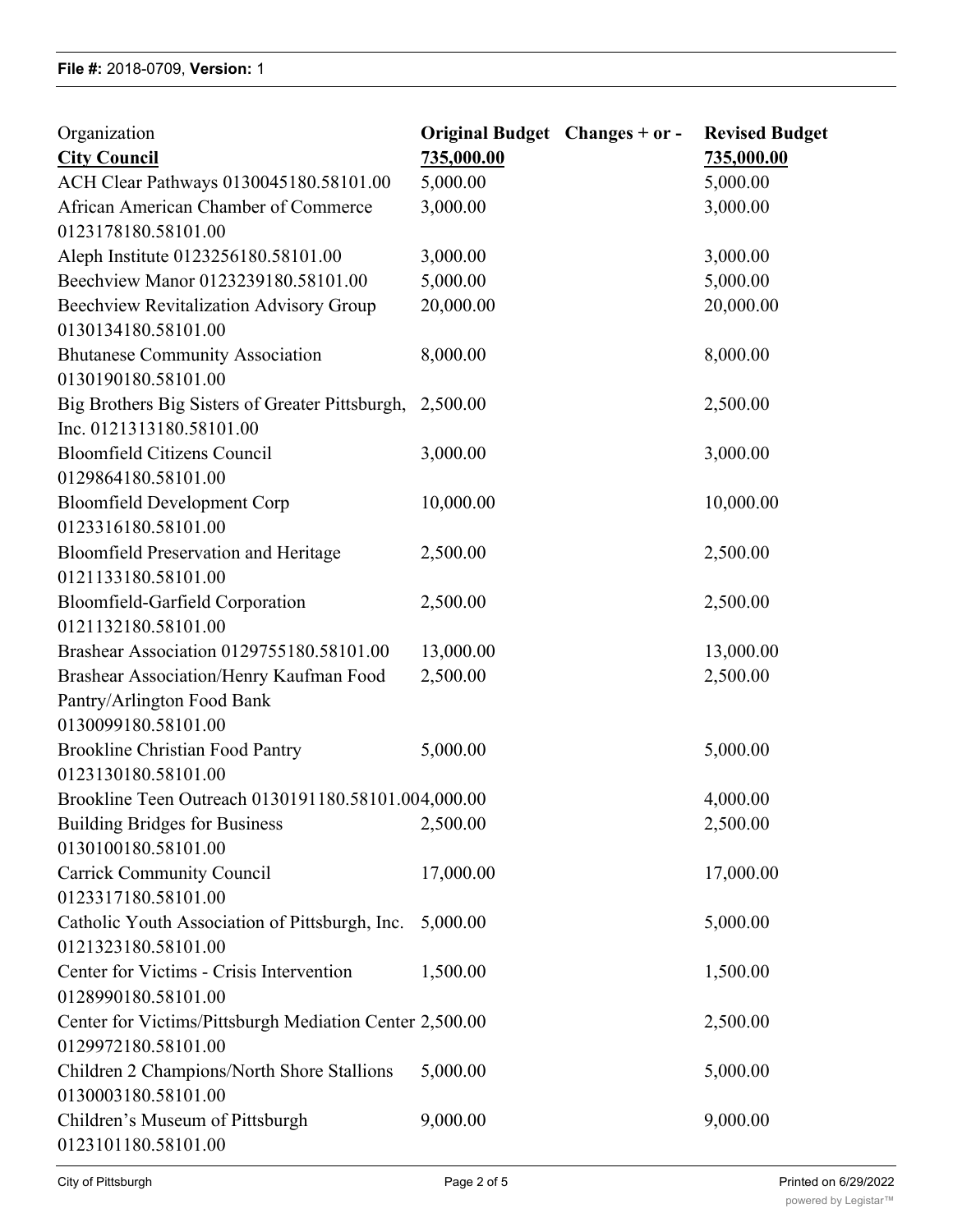| File #: 2018-0709, Version: 1                           |           |           |
|---------------------------------------------------------|-----------|-----------|
| <b>Community Human Services</b><br>0123179180.58101.00  | 11,000.00 | 11,000.00 |
| Community Human Services / Oakland                      | 2,500.00  | 2,500.00  |
| <b>Business Improvement District</b>                    |           |           |
| 0123124180.58101.00                                     |           |           |
| District 1                                              | 49,500.00 | 49,500.00 |
| <b>East End Cooperative Ministries</b>                  | 2,500.00  | 2,500.00  |
| 0129761180.58101.00                                     |           |           |
| <b>Emmaus Community of Pittsburgh</b>                   | 2,500.00  | 2,500.00  |
| 0123304180.58101.00                                     |           |           |
| Friendship Circle 0130152180.58101.00                   | 5,000.00  | 5,000.00  |
| Friendship Community Group                              | 2,500.00  | 2,500.00  |
| 0130076180.58101.00                                     |           |           |
| Greater Pittsburgh Arts Council                         | 2,500.00  | 2,500.00  |
| 0130077180.58101.00                                     |           |           |
| <b>Greater Pittsburgh Community Food Bank</b>           | 77,500.00 | 77,500.00 |
| 0167146180.58101.00                                     |           |           |
| Greater Pittsburgh Literacy Council                     | 2,500.00  | 2,500.00  |
| 0130064180.58101.00                                     |           |           |
| Hazelwood Initiative 0129131180.58101.00                | 10,000.00 | 10,000.00 |
| Higher Achievement Inc 0130153180.58101.00 2,500.00     |           | 2,500.00  |
| Hill District CDC 0121181180.58101.00                   | 10,000.00 | 10,000.00 |
| Hilltop Alliance 0130108180.58101.00                    | 13,000.00 | 13,000.00 |
| Holy Wisdom Parish Food Bank                            | 4,500.00  | 4,500.00  |
| 0123327180.58101.00                                     |           |           |
| Jewish Association on Aging                             | 3,000.00  | 3,000.00  |
| 0123191180.58101.00                                     |           |           |
| Jewish Community Center - Young Men and                 | 2,500.00  | 2,500.00  |
| Women's Hebrew Association                              |           |           |
| 0123128180.58101.00                                     |           |           |
| Jewish Family and Children's Service - Refugee 5,500.00 |           | 5,500.00  |
| Services 0130025180.58101.00                            |           |           |
| Jewish Family and Children's Services - Career 2,500.00 |           | 2,500.00  |
| Development 0129757180.58101.00                         |           |           |
| Jewish Family and Children's Services - Food            | 3,000.00  | 3,000.00  |
| Pantry 0130103180.58101.00                              |           |           |
| Lawrenceville Corporation                               | 7,500.00  | 7,500.00  |
| 0123332180.58101.00                                     |           |           |
| Lawrenceville United 0129855180.58101.00                | 10,000.00 | 10,000.00 |
| Lincoln Place Presbyterian                              | 3,000.00  | 3,000.00  |
| 0123377180.58101.00                                     |           |           |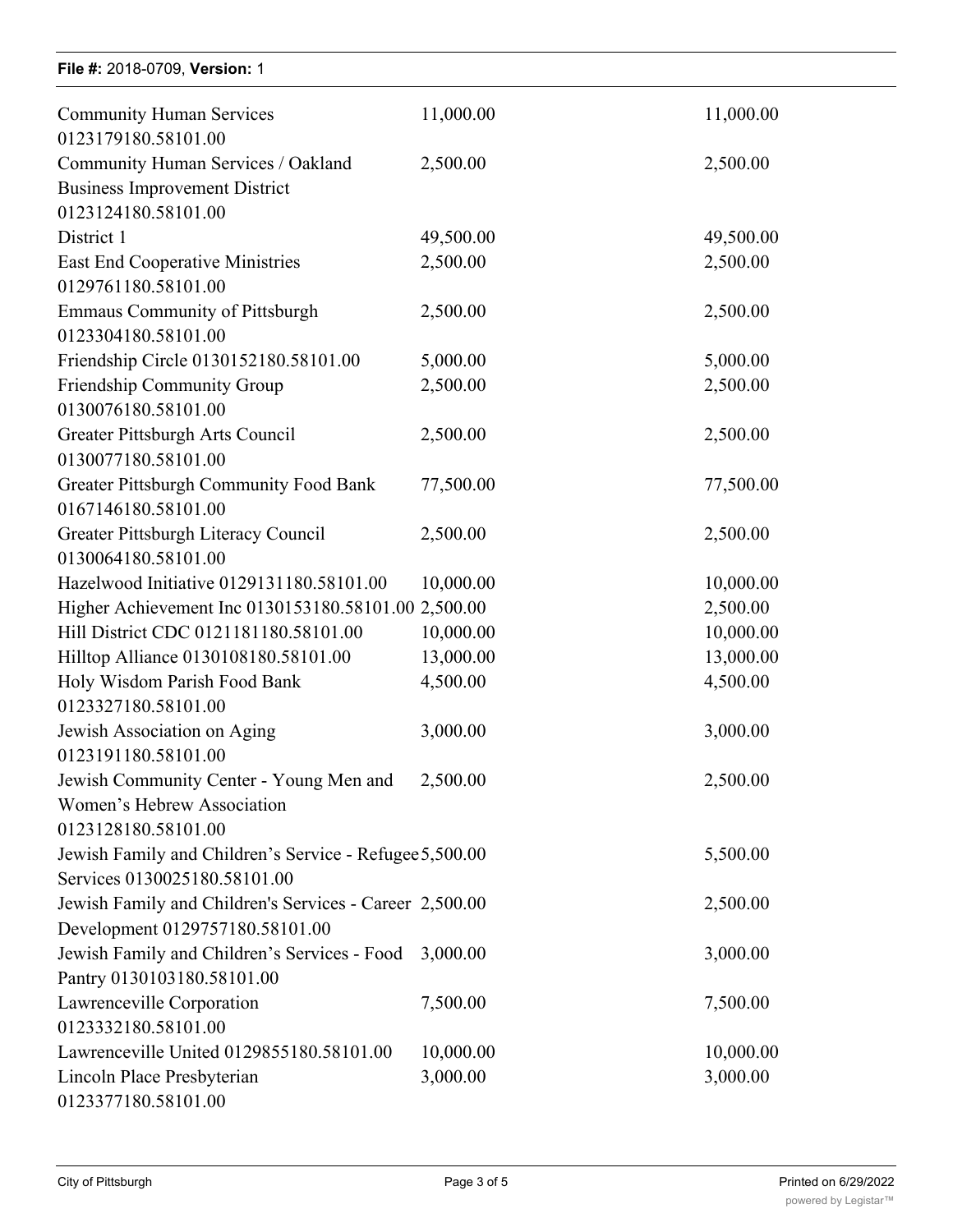### **File #: 2018-0709, Version: 1**

| Macedonia Family and Community Enrichment 5,000.00       |           | 5,000.00  |
|----------------------------------------------------------|-----------|-----------|
| Center (FACE) 0129118180.58101.00                        |           |           |
| Mount Washington Community Center - former 10,000.00     |           | 10,000.00 |
| REAM Center 0123310180.58101.00                          |           |           |
| Mt. Washington CDC 0129780180.58101.00                   | 2,500.00  | 2,500.00  |
| National Council of Jewish Women                         | 5,500.00  | 5,500.00  |
| 0121377180.58101.00                                      |           |           |
| Neighborhood Academy 0130104180.58101.00 2,500.00        |           | 2,500.00  |
| Northside Coalition of Fair Housing                      | 9,500.00  | 9,500.00  |
| 0129851180.58101.00                                      |           |           |
| Northside Community Development Fund                     | 2,500.00  | 2,500.00  |
| 0123270180.58101.00                                      |           |           |
| Northside Partnership 0130203180.58101.00                | 5,000.00  | 5,000.00  |
| Oakland Planning and Development Corp.                   | 5,000.00  | 5,000.00  |
| 0121379180.58101.00                                      |           |           |
| Pa Cleanways of Allegheny County                         | 2,500.00  | 2,500.00  |
| 0123365180.58101.00                                      |           |           |
| Pennsylvania Resource Council                            | 2,500.00  | 2,500.00  |
| 0123151180.58101.00                                      |           |           |
| People's Oakland 0129970180.58101.00                     | 2,500.00  | 2,500.00  |
| Persad Center 0121384180.58101.00                        | 7,000.00  | 7,000.00  |
| Pittsburgh Action Against Rape                           | 12,500.00 | 12,500.00 |
| 0129655180.58101.00                                      |           |           |
| Pittsburgh AIDS Task Force                               | 5,000.00  | 5,000.00  |
| 0129787180.58101.00                                      |           |           |
| Pittsburgh Community Kitchen / Community                 | 3,000.00  | 3,000.00  |
| Kitchen Pittsburgh 0130192180.58101.00                   |           |           |
| Pittsburgh Community Services - Hunger                   | 64,000.00 | 64,000.00 |
| 0121390180.58101.00                                      |           |           |
| <b>Pittsburgh Community Services - Safety</b>            | 16,000.00 | 16,000.00 |
| 0123191180.58101.00                                      |           |           |
| Pittsburgh Parks Conservancy                             | 2,500.00  | 2,500.00  |
| 0123243180.58101.00                                      |           |           |
| Pittsburgh Project 0123198180.58101.00                   | 5,000.00  | 5,000.00  |
| POISE Foundation 0123279180.58101.00                     | 65,000.00 | 65,000.00 |
| Preservation Pittsburgh/Allegheny City Historic 5,000.00 |           | 5,000.00  |
| Gallery 0130145180.58101.00                              |           |           |
| Prevention Point Pittsburgh                              | 5,000.00  | 5,000.00  |
| 0123289180.58101.00                                      |           |           |
| Riverview Apartments 0123054180.58101.00                 | 3,000.00  | 3,000.00  |
| Saint Ambrose Manor 0129909180.58101.00                  | 6.000.00  | 6.000.00  |
|                                                          |           |           |

Lawrenceville United 0129855180.58101.00 10,000.00 10,000.00